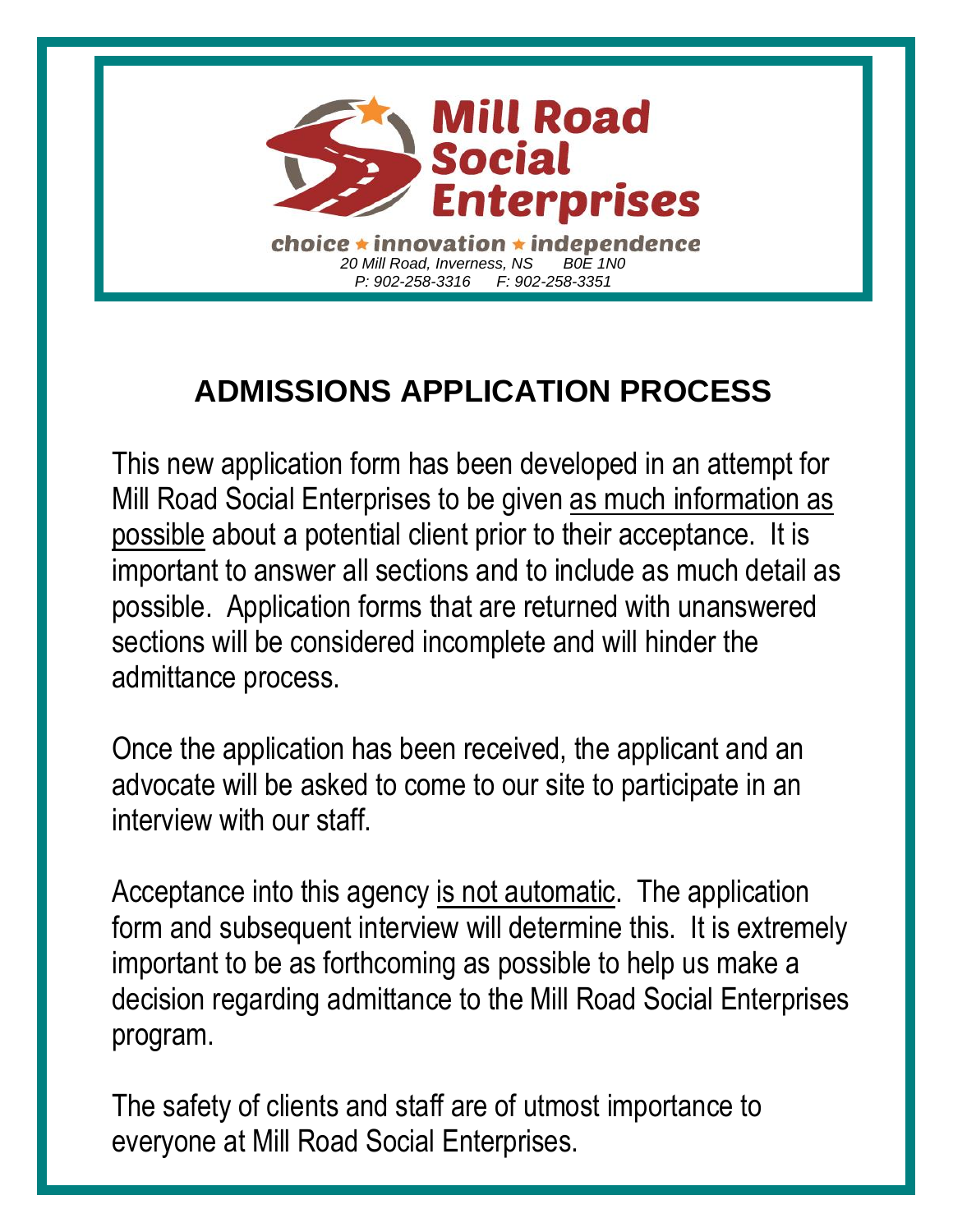# **ADMISSIONS APPLICATION**

*This application is to be completed by applicant, parent, guardian, or someone who knows the applicant well.* 

I, \_\_\_\_\_\_\_\_\_\_\_\_\_\_\_\_\_\_\_\_\_\_\_\_\_\_\_\_\_\_\_, make application for admission to (Please print) Mill Road Social Enterprise. I understand and accept the admission process. Date: \_\_\_\_\_\_\_\_\_\_\_\_\_\_\_\_\_\_\_\_\_\_\_\_\_\_\_ Signature: \_\_\_\_\_\_\_\_\_\_\_\_\_\_\_\_\_\_\_\_\_\_\_\_\_\_ Signature of advocate (if applicable): \_\_\_\_\_\_\_\_\_\_\_\_\_\_\_\_\_\_\_\_\_\_\_\_\_\_\_\_\_\_\_\_\_\_\_\_\_\_\_

#### **PERSONAL DATA**

| (Given)                                                         | (Last) | (Name Known By)                       |
|-----------------------------------------------------------------|--------|---------------------------------------|
|                                                                 |        |                                       |
|                                                                 |        |                                       |
|                                                                 |        |                                       |
| MSI #: _____________________________                            |        | SIN #: ______________________________ |
| Next of Kin: ___________________________________                |        | Phone: _______________________        |
|                                                                 |        |                                       |
|                                                                 |        |                                       |
| Address: (Street or P.O. Box) (Town/Municipality) (Postal Code) |        |                                       |
|                                                                 |        |                                       |
|                                                                 |        |                                       |
|                                                                 |        |                                       |
|                                                                 |        |                                       |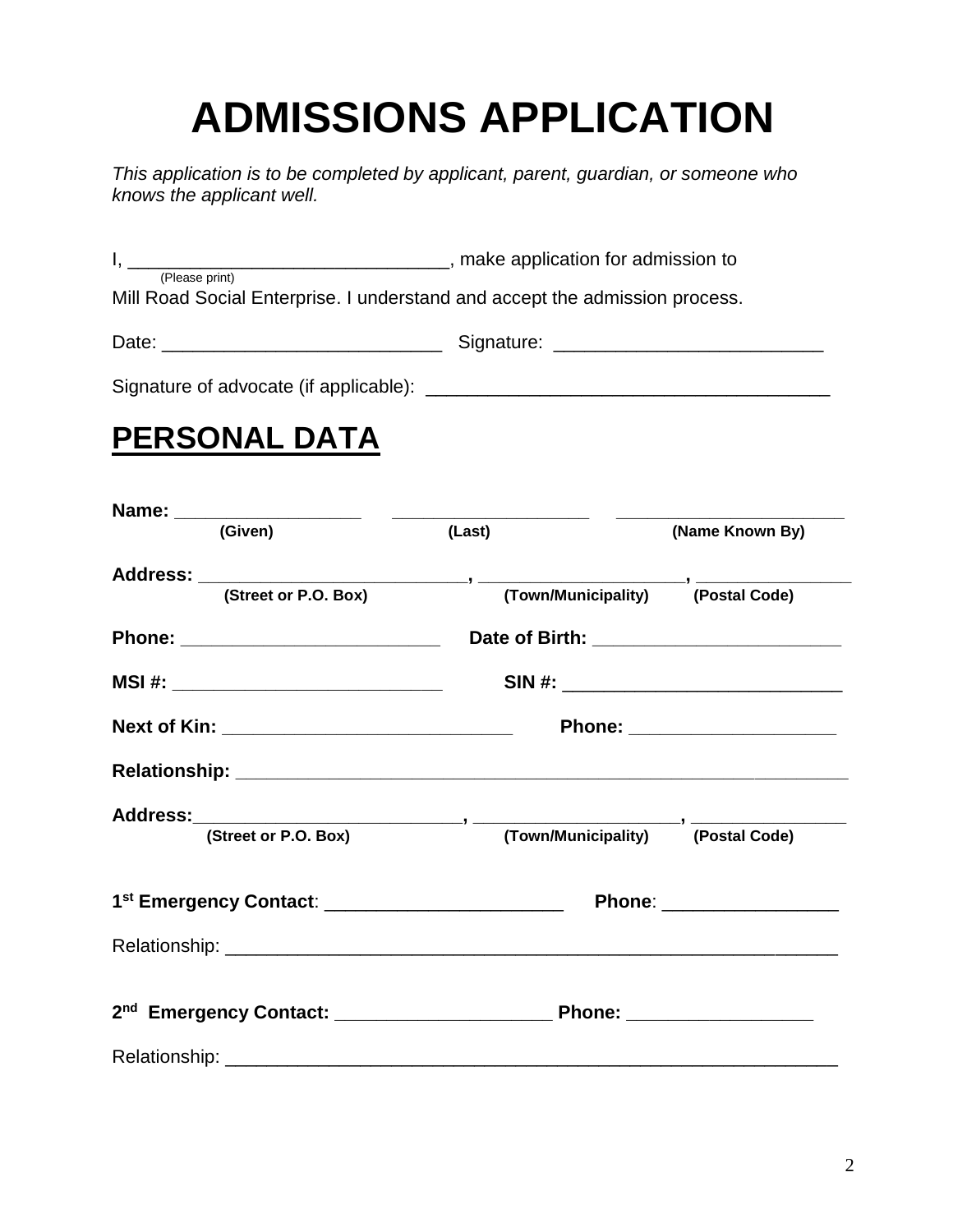#### **MEDICAL DATA AND INFORMATION**

A medical form may also be required.

|                             | Phone: _________________                                                      |  |
|-----------------------------|-------------------------------------------------------------------------------|--|
| (Street or P.O. Box)        | (Town/Municipality) (Postal Code)                                             |  |
| Schizophrenia, Autism, etc) | Diagnosis of Developmental Delay and/or Mental Illness: (IE: Down's Syndrome, |  |
|                             |                                                                               |  |
|                             |                                                                               |  |
|                             |                                                                               |  |

#### **CURRENT MEDICATIONS**

| Dosage _________________________________When taken _____________________________ |
|----------------------------------------------------------------------------------|
|                                                                                  |
|                                                                                  |
|                                                                                  |
|                                                                                  |
| Dosage ___________________________________When taken ___________________________ |
|                                                                                  |
|                                                                                  |
|                                                                                  |
| Dosage _________________________________When taken _____________________________ |
|                                                                                  |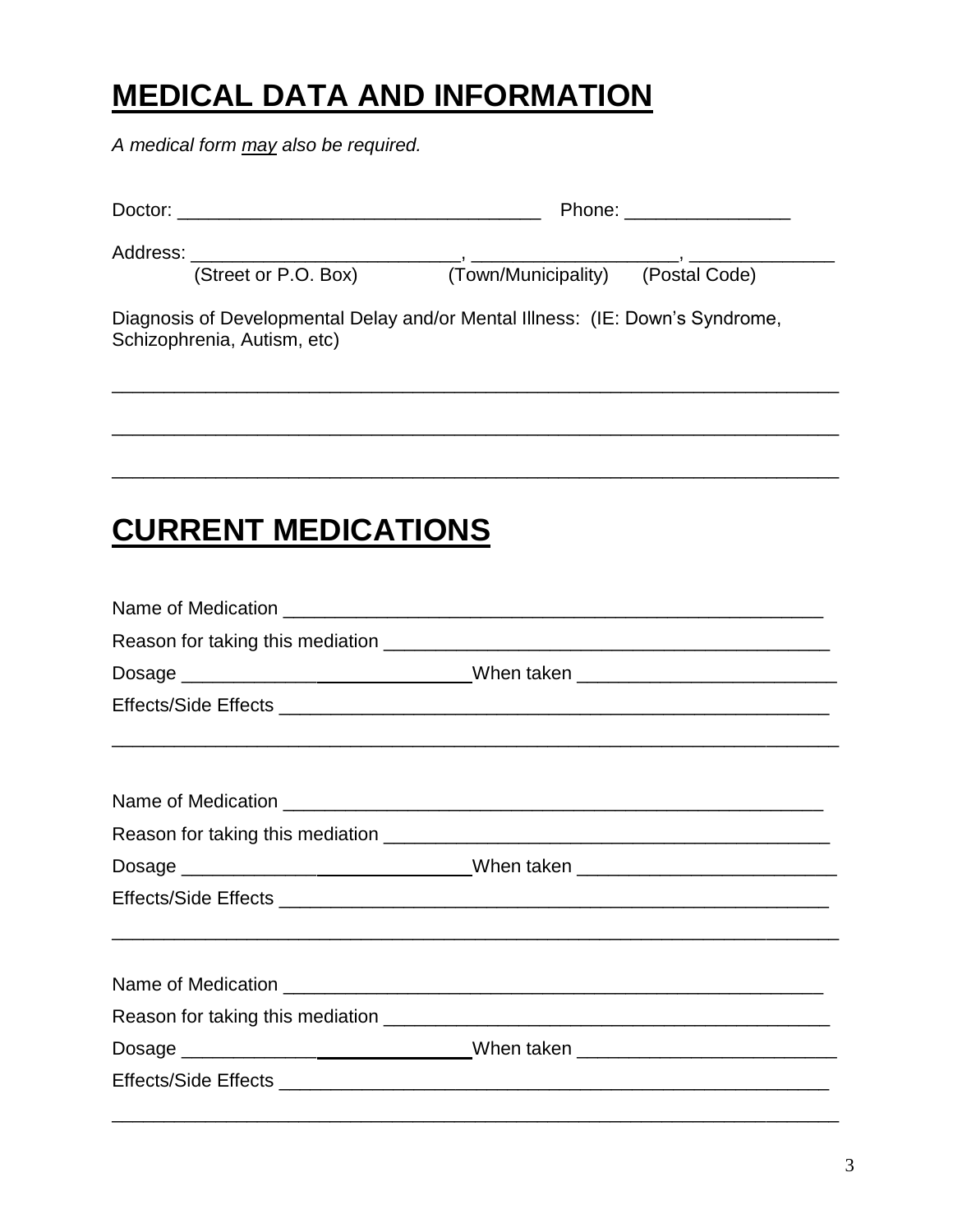#### **EDUCATION AND TRAINING**

| Contact Person ________________ |  |
|---------------------------------|--|
|                                 |  |
|                                 |  |
|                                 |  |

## **EMPLOYMENT HISTORY**

| Address:                                                                                                                             |                                                                                                                        |
|--------------------------------------------------------------------------------------------------------------------------------------|------------------------------------------------------------------------------------------------------------------------|
| Dates worked:                                                                                                                        |                                                                                                                        |
|                                                                                                                                      |                                                                                                                        |
|                                                                                                                                      |                                                                                                                        |
|                                                                                                                                      |                                                                                                                        |
|                                                                                                                                      |                                                                                                                        |
| Address:                                                                                                                             |                                                                                                                        |
| Dates worked:                                                                                                                        | <u> 1980 - Andrea Barbara, amerikana amerikana amerikana amerikana amerikana amerikana amerikana amerikana amerika</u> |
| Job Title:<br><u> 1989 - Andrea Barbara, amerikana amerikana amerikana amerikana amerikana amerikana amerikana amerikana amerika</u> |                                                                                                                        |
|                                                                                                                                      |                                                                                                                        |
| ,我们也不能会有什么。""我们的人,我们也不能会有什么?""我们的人,我们也不能会有什么?""我们的人,我们也不能会有什么?""我们的人,我们也不能会有什么?""                                                    |                                                                                                                        |
|                                                                                                                                      |                                                                                                                        |
|                                                                                                                                      |                                                                                                                        |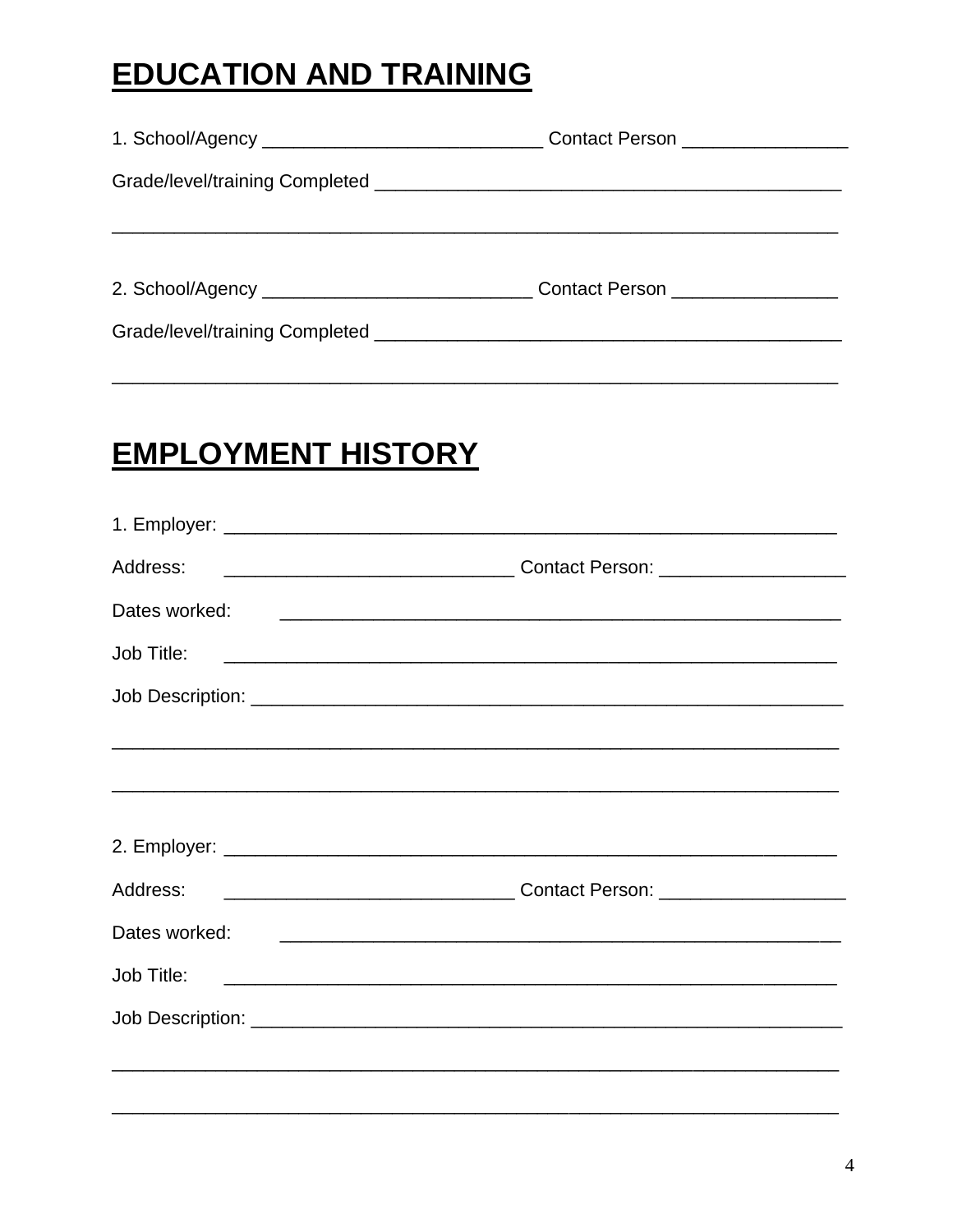## **WORK RELATED SKILLS AND MOTIVATION**

| Please indicate which of the Mill Road Social Enterprises' Programs are of interest or<br>relevance to the applicant. The applicant may choose as many as apply. |
|------------------------------------------------------------------------------------------------------------------------------------------------------------------|
| $\Box$ Bakery/Catering $\Box$ Used Clothing Store $\Box$ Shredding $\Box$ Recycling                                                                              |
| $\Box$ Vocational Training (job readiness, literacy, budgeting) $\Box$ Community Employment                                                                      |
| □ Life & Social Skills (personal care, hygiene) ________________________________                                                                                 |
| 1. Has the applicant had any vocational or educational psychological assessments?<br><b>YES NO</b><br>If yes, when and by whom was this assessment administered? |
| Is the documentation of this assessment available? YES NO                                                                                                        |
| 3. Why is the applicant applying at this time?                                                                                                                   |
| 4. What are the career & personal goals of the applicant?                                                                                                        |
|                                                                                                                                                                  |
| <b>INTERESTS</b><br>Hobbies & leisure activities:                                                                                                                |

\_\_\_\_\_\_\_\_\_\_\_\_\_\_\_\_\_\_\_\_\_\_\_\_\_\_\_\_\_\_\_\_\_\_\_\_\_\_\_\_\_\_\_\_\_\_\_\_\_\_\_\_\_\_\_\_\_\_\_\_\_\_\_\_\_\_\_\_\_\_

\_\_\_\_\_\_\_\_\_\_\_\_\_\_\_\_\_\_\_\_\_\_\_\_\_\_\_\_\_\_\_\_\_\_\_\_\_\_\_\_\_\_\_\_\_\_\_\_\_\_\_\_\_\_\_\_\_\_\_\_\_\_\_\_\_\_\_\_\_\_

\_\_\_\_\_\_\_\_\_\_\_\_\_\_\_\_\_\_\_\_\_\_\_\_\_\_\_\_\_\_\_\_\_\_\_\_\_\_\_\_\_\_\_\_\_\_\_\_\_\_\_\_\_\_\_\_\_\_\_\_\_\_\_\_\_\_\_\_\_\_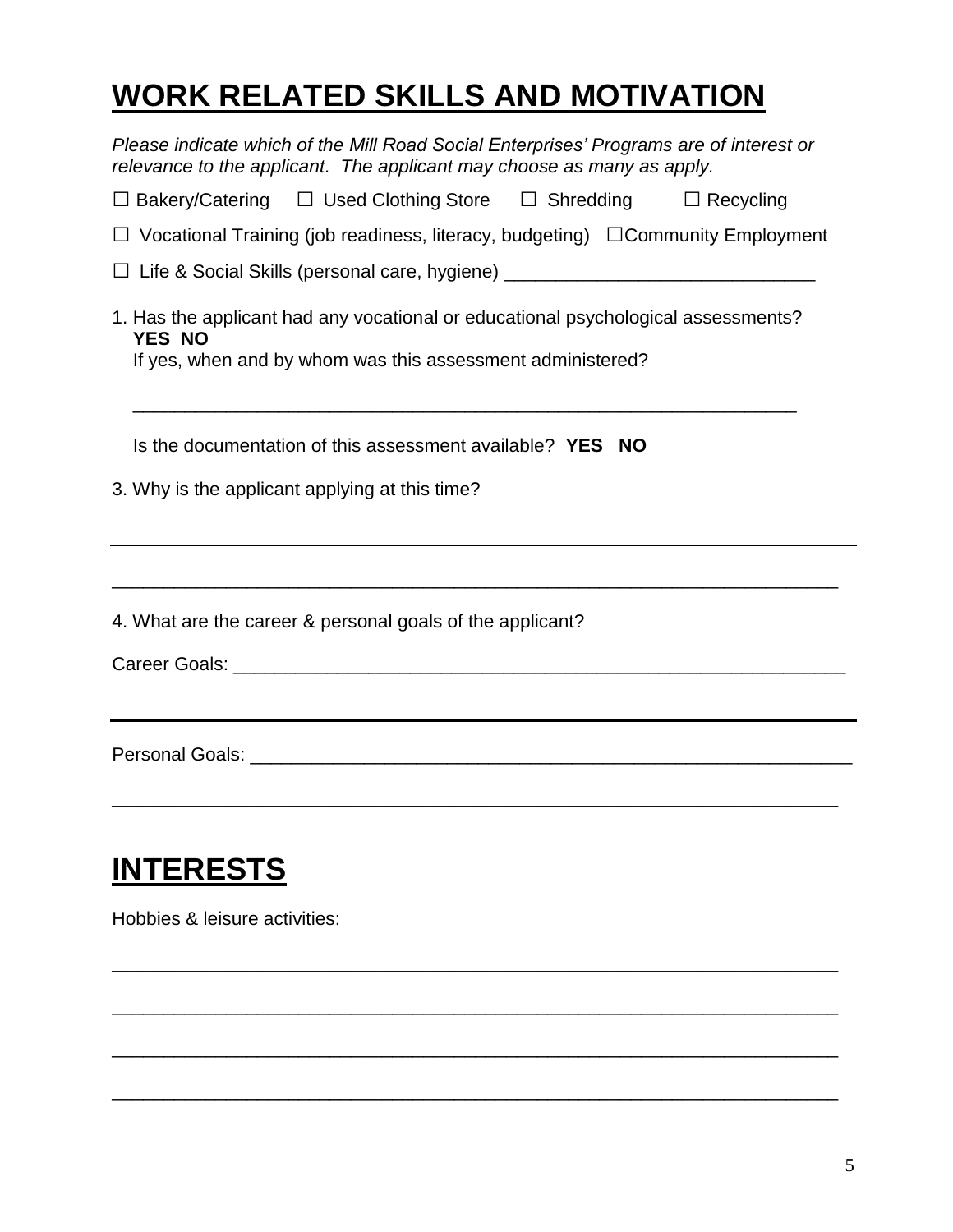## **LIFE SITUATION**

| 1. Does the Applicant have a source of income? (Income assistance, pension) YES NO                                                                                                |                         |
|-----------------------------------------------------------------------------------------------------------------------------------------------------------------------------------|-------------------------|
|                                                                                                                                                                                   |                         |
|                                                                                                                                                                                   |                         |
|                                                                                                                                                                                   |                         |
| 2. Where did the applicant live prior to their current residence? _______________                                                                                                 |                         |
| 3. Why did the applicant change living arrangements? ___________________________                                                                                                  |                         |
| 4. Does the applicant need support to access the community? (Mobility, awareness, level<br>of independence) YES NO<br><u> 1989 - Johann Stoff, amerikansk politiker (d. 1989)</u> |                         |
| 5. Has the applicant ever been convicted of a criminal offense? YES NO                                                                                                            |                         |
| 6. Are there any current personal situations in the applicant's life which would affect<br>his/her ability to participate in the Mill Road Social Enterprises program?            | <b>YES</b><br><b>NO</b> |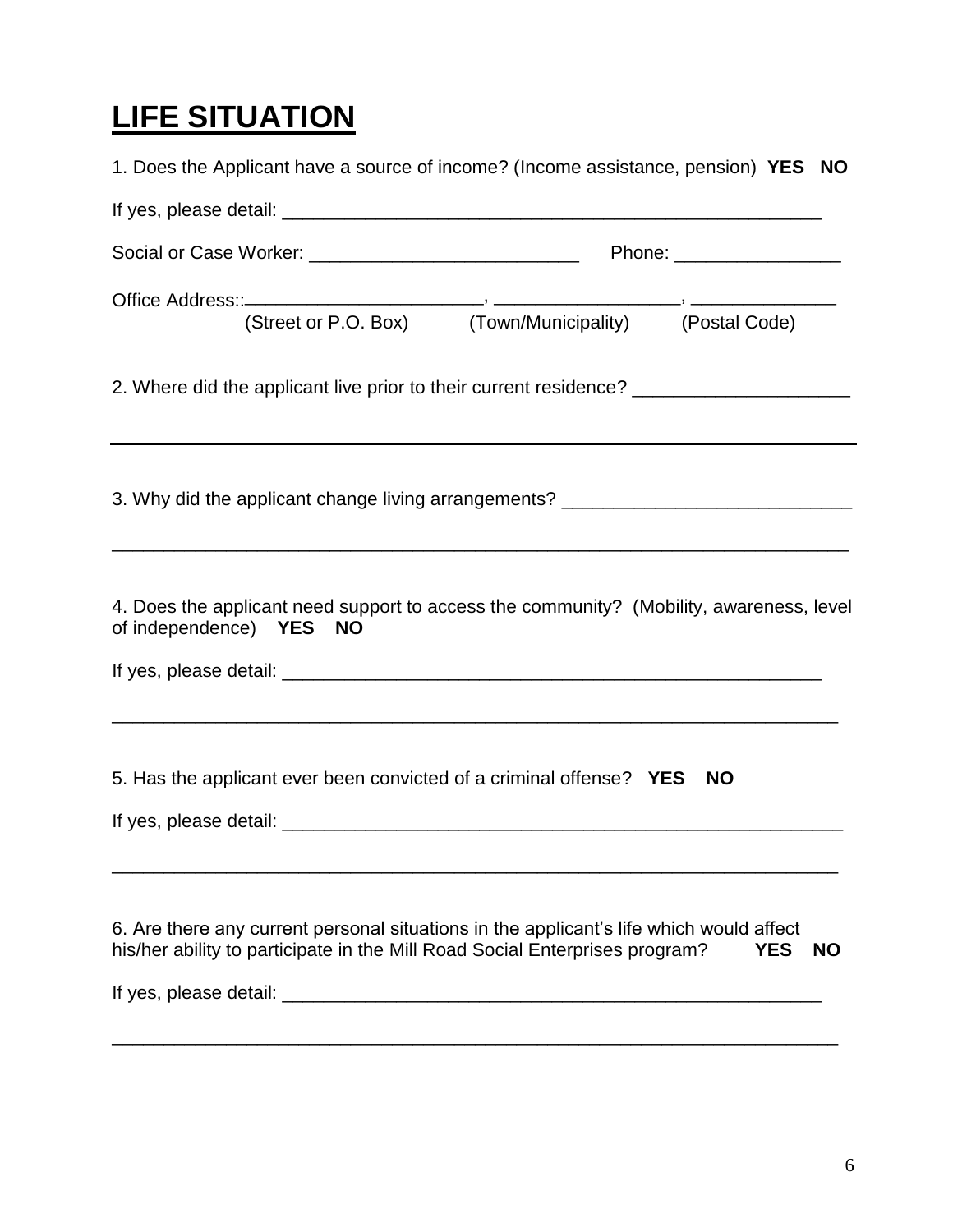## **DAILY LIVING SKILLS**

1. Is the applicant able to independently take care of his/her personal needs? (Toileting, washing, dressing, eating, etc) **YES NO** If no, please provide detail.

2. Is the applicant able to communicate his/her wants and needs? **YES NO** If no, please provide detail.

3. Is the applicant able to independently identify and care for possessions? **YES NO** If no, please provide detail.

\_\_\_\_\_\_\_\_\_\_\_\_\_\_\_\_\_\_\_\_\_\_\_\_\_\_\_\_\_\_\_\_\_\_\_\_\_\_\_\_\_\_\_\_\_\_\_\_\_\_\_\_\_\_\_\_\_\_\_\_\_\_\_\_\_\_\_\_\_\_

4. Is the applicant able to independently carry money and make purchases? **YES NO** If no, please provide detail.

5. Does the applicant require supervision for personal safety reasons? **YES NO** If no, please provide detail.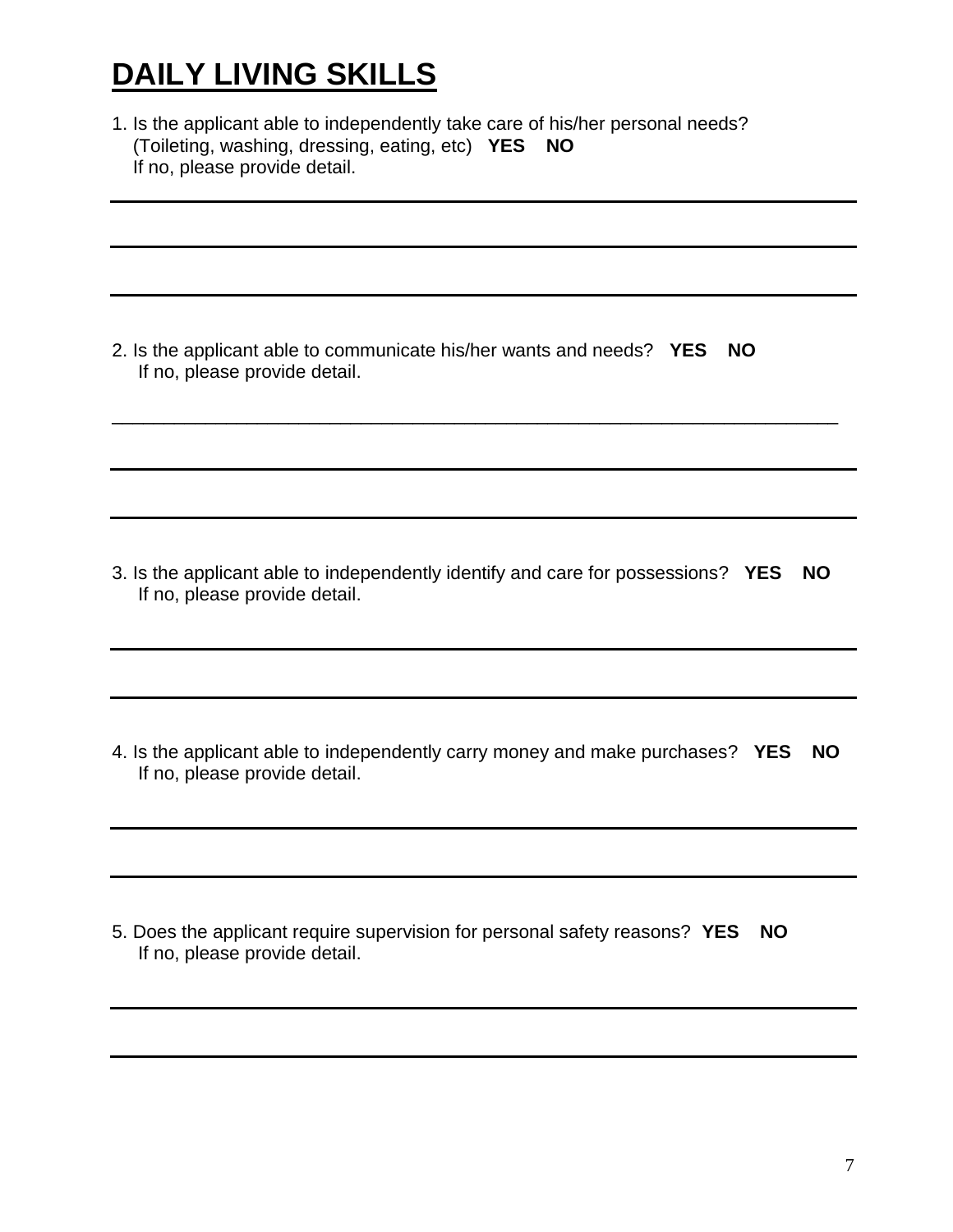## **PHYSICAL/MENTAL/EMOTIONAL HEALTH**

| 1. Does the applicant have any health issues?<br><b>YES</b><br><b>NO</b><br>(IE: diabetes, allergies, food restrictions, etc) If yes, please provide detail.        |
|---------------------------------------------------------------------------------------------------------------------------------------------------------------------|
|                                                                                                                                                                     |
| 2. Does the applicant have a physical disability?<br>YES<br><b>NO</b><br>(IE: cerebral palsy, hearing/eyesight impairment, etc) If yes, please provide detail.      |
|                                                                                                                                                                     |
| 3. Does the applicant have a mental health condition?<br>YES NO<br>(IE: depression, anxiety, psychosis, etc) If yes, please provide detail.                         |
|                                                                                                                                                                     |
| 4. Does the applicant report illnesses or issues?<br><b>YES</b><br><b>NO</b>                                                                                        |
| 5. Does the applicant presently have (or in the past had) problems with alcohol, drug, or<br>gambling addictions? YES NO                                            |
| If yes, is the applicant receiving (or has received) help? (IE: AA, Addiction Services)<br>What effect does this (has this had) on the applicant's ability to work? |
|                                                                                                                                                                     |